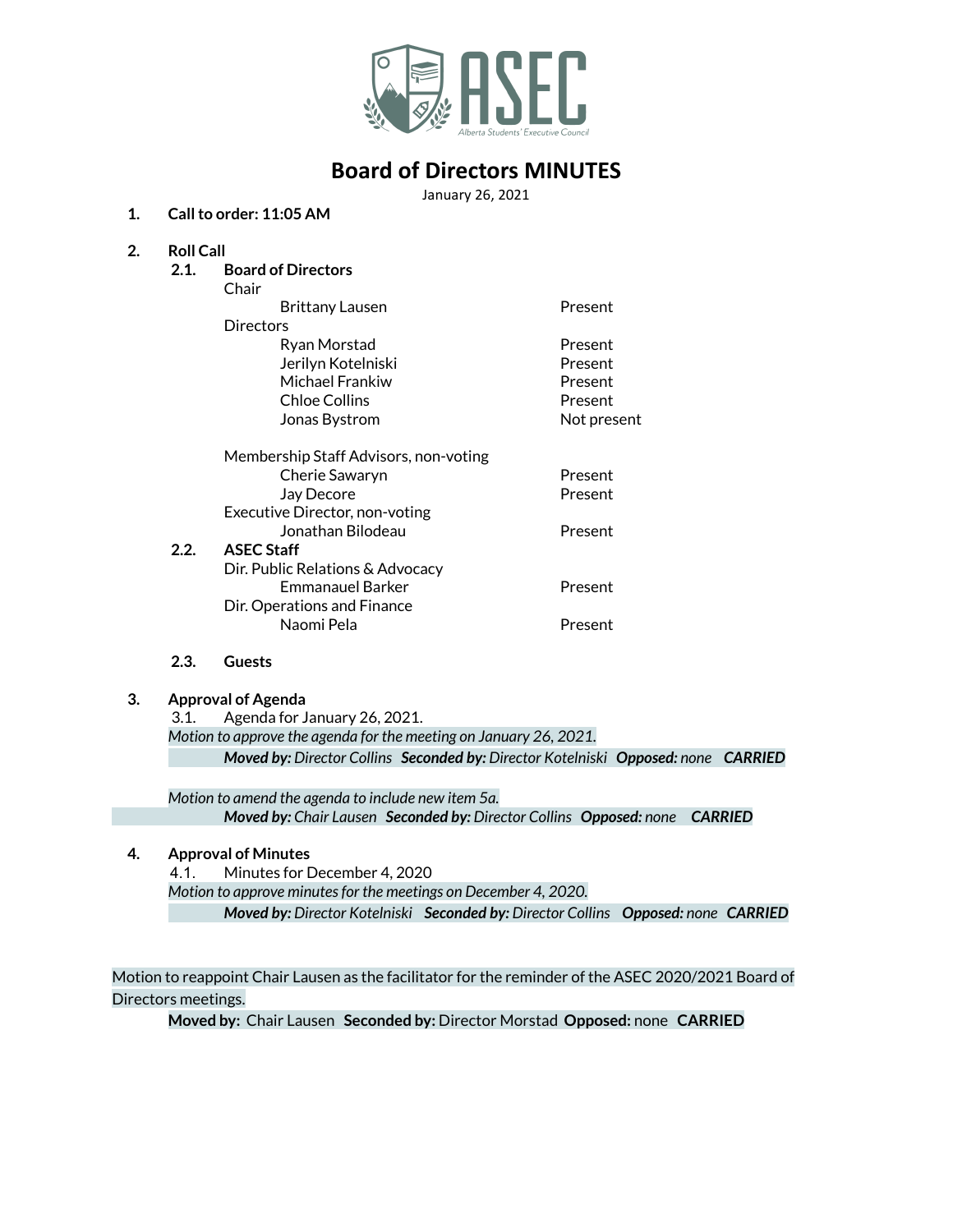

# **Board of Directors MINUTES**

January 26, 2021

## **5. Reports and Presentations**

- 5.1. Comprehensive Organizational Report Executive Director Bilodeau
	- Questions were put forward regarding the ASEC home office team and workload for each role. ED Bilodeau highlighted that no new projects will be taken on by the team, as the staff are trying to refine and strengthen existing projects and operations.
	- Another question was asked regarding the internship positions ASEC was planning to offer. ED Bilodeau stated that discussions have resumed with Norquest around the social worker internship agreements and that the plan is to run the three internship opportunities in the new year.
- 5.2. Finance Committee Meeting Minutes Director Frankiw

- Director Frankiw provided an overview of the Finance Committee's work so far: discussing the latest financial statements, operating budget for the upcoming year, expenses.

## **6. Old Business**

## **7. Discussion Items**

- 7.1. Credit/Non-Credit Programs & International Students **Advision** Sawaryn
	- ED Sawaryn brought forward this topic with the intention of initiating discussion as well as identifying possible advocacy topics related to international students/non-credit program students and services provided by the student associations.
	- ED Bilodeau brought up the AB2030 review and the discussions around micro-credentials and WIL that took place during those review meetings. The intention is to include micro-credentials in credit programs, in order to help move towards an across the board strategy for campuses across AB.
	- A comment was made regarding the value of a standardized approach among the ASEC member associations.
	- Attention was brought to the fact that these program changes are happening right now and the urgency of the matter, which might warrant the potential creation of a working group as well as further discussion regarding short term solutions and long term strategies on the topic.
- 7.2. IOM and Bylaw review **Executive Director Bilodeau** ED Bilodeau provided an overview of the review process and the direction the staff are
- taking in working to improve ASEC's policies.
- 7.3. Alberta 2030 Guiding Coalition **Executive Director Bilodeau** As the AB2030 Guiding Coalition draws to a close, ED Bilodeau highlighted the discussions had around tuition and the fight to continue protecting students, as well as the university/polytechnic status of some institutions. ED Bilodeau emphasized the importance of continuing advocacy around OERs, transfers, and other topics included in the AB2030 review.
	- Discussion was also had around the Investment Management Agreements and ways that ASEC can engage them moving forward.